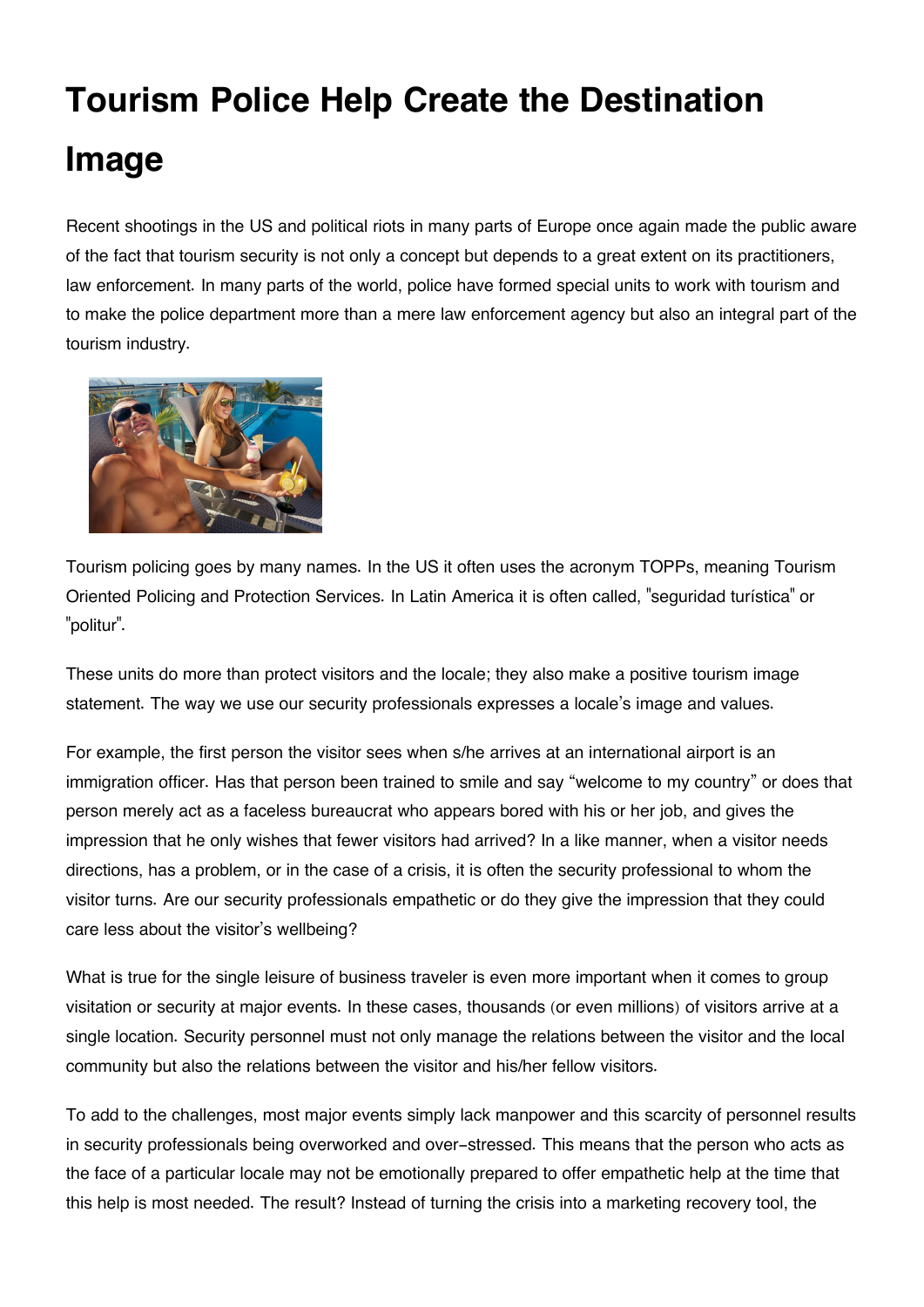visitor is left with the impression that the host locale is not interested in his or her wellbeing.

To begin to understand the importance of TOPPs or tourism policing units to the tourism industry consider the following:

**- These units must be well-trained:** TOPPs units are officers who have studied both security and the basics of tourism science. They understand that their job is not only to protect the visitor but also the local visitor industry. TOPPs officers are people who demonstrate that they understand that their police department is not only the first line of defense against both acts of crime and terrorism but also understand that the crisis recovery mode is as important as risk avoidance. In the world of TOPPs it is not only how we prevent or deal with crime, but also how we deal with each person as a customer. TOPPs units understand that good customer service is an essential element of good security.



**- Distinguish your tourism security police or tourism security staff from other security officers by a unique and distinct uniform:** In most places the public well understands that different security personnel have different missions. Just as a SWAT officer has a different look from a traffic control person, so too should your tourism safety and security personnel have a different and distinguishable look from that of other officers. Tourism oriented police and private security personnel should have a distinct uniform that tells the world that they are trained to help not only locals but also visitors and that they care not only about the visitor's wellbeing but also about their community's reputation.

**- The unit's name describes your tourism industry:** For example, there is a big difference between a tourism safety unit and a tourism crime unit. In the first case, the image is that you want your tourists to be safe and for nothing to happen to them, in the second case, the impression given is that your community is filled with crime, and that your police are only there to solve crimes rather than assure tourism safety and to protect the community's good name. Make sure that your police department and other security professionals work with local marketing departments to create an overall sense of community.

**- Pick the right people for a TOPPs unit:** All too often police departments choose anyone who is willing to do the job. Tourism security and safety are not appropriate jobs for everyone. Tourism Security Professionals need to be extraverted people with high degrees of tolerance. They should speak more than one language, enjoy people and want to be both security professionals and community representatives. Your visitors will judge your community as much as by what they see as by what your TOPPs officers do.